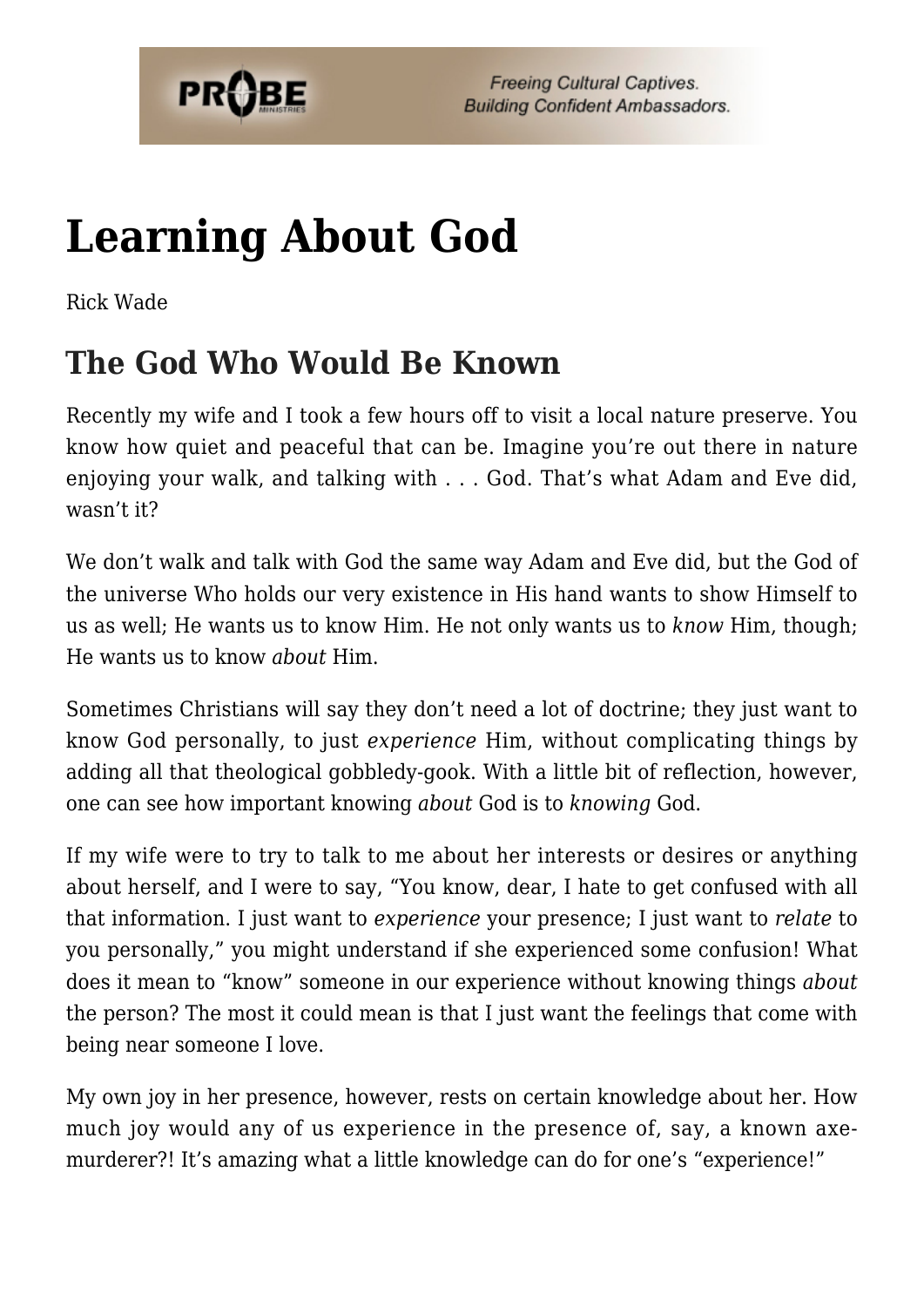

Resisting any knowledge about my wife would also indicate that I don't really have much interest in her; I'm only concerned with *myself* and *my* experience. What greater way is there to let someone know you really care and are interested than to want to learn about him or her?

Have I convinced you of the need to know *about* God in order to truly *know* God? If so, I hope you'll invest some time in studying theology. You needn't read a massive work on systematic theology. A writer whose work I'm benefiting from is Alister McGrath. He's a well-respected theologian who makes theology accessible for the layperson. R.C. Sproul and J. I. Packer are two others from whose writings you would benefit. In fact, Packer's popular book, *Knowing God*, would be a great place to start.

You might still be hesitant because you know that it's possible to substitute the "knowing about" for the "knowing personally." How can we let what we know about God feed our personal knowledge of Him? Listen to this suggestion from I. I. Packer: "The rule for doing this is demanding but simple. It is that we turn each truth that we learn *about* God into matter for meditation before God, leading to prayer and praise to  $God.'(1)$  $God.'(1)$ 

In this essay we'll just touch on a few subjects of importance in knowing about God: revelation; the Trinity; God's sovereignty; and idolatry. I hope this will be helpful to you as you continue the wonderful journey of knowing God.

### **The God Who Can Be Known**

In a debate on the existence of God between Christian philosopher J.P. Moreland and atheist philosopher Kai Nielsen, Nielsen argued that, for the educated person, "it is irrational to believe in God." $(2)$  Why? Because there is nothing in our experience to refer to when we say "God" that gives meaning to the word. If we want to argue, for example, that a certain table exists, we can point to the table or we can describe it in terms we understand. Since we can't point to God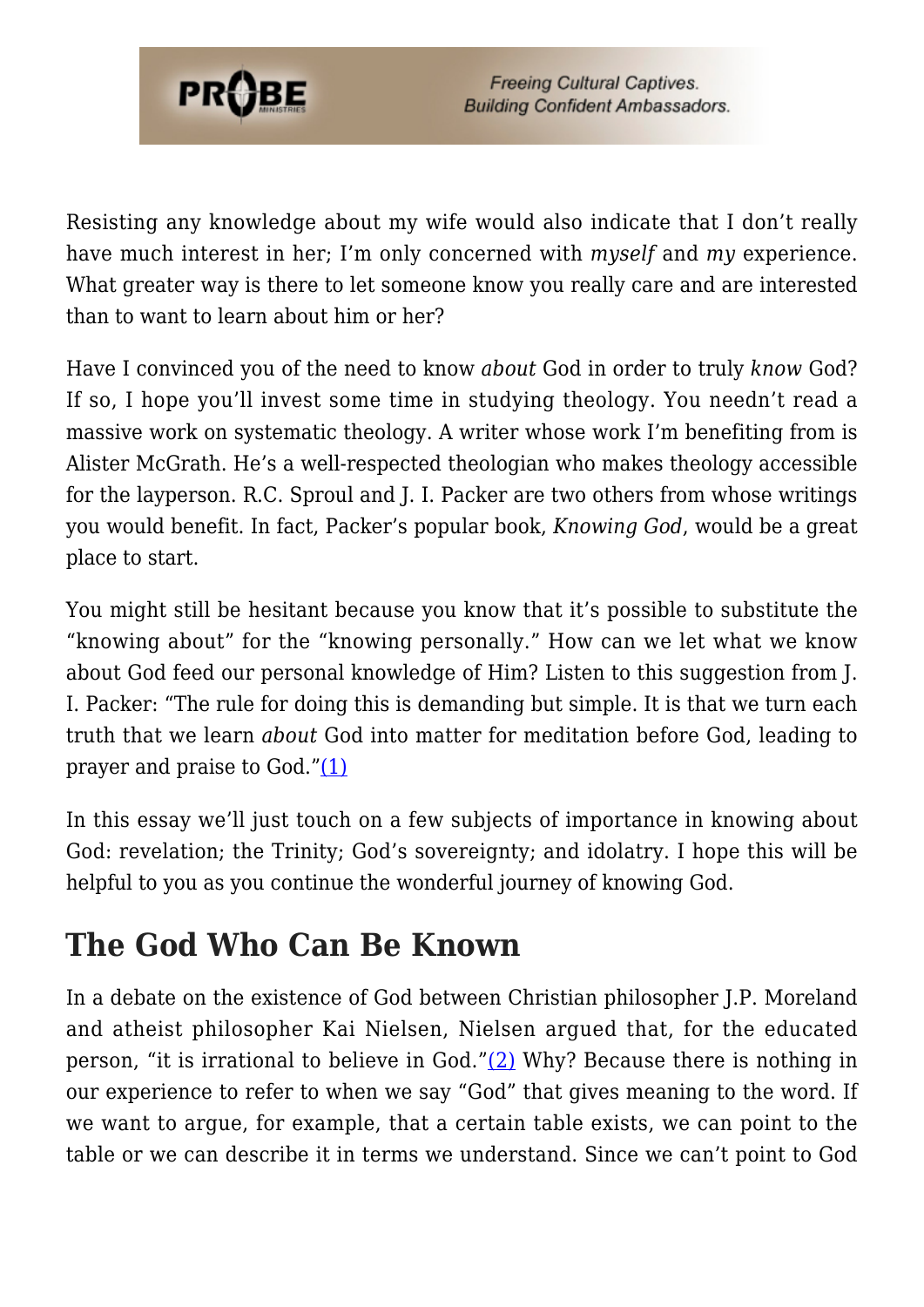

and we can't understand what God is in Himself, we can't talk about Him meaningfully, Nielsen says.

So, where does this leave Christians? Does it leave us with an irrational faith? *Can* we know about God? If so, *how* so?

We are able to know God because of revelation. *Revelation* means "disclosure." As New Testament scholar Leon Morris says, "Revelation is not concerned with knowledge we once had but have forgotten for the time being. Nor does it refer to the kind of knowledge that we might attain by diligent research. It is knowledge that comes to us from outside ourselves and beyond our own ability to discover."[\(3\)](#page-8-2) The last book of the Bible is called *Revelation* because it reveals the plans of God which were otherwise unknowable.

Revelation is necessary because of the nature of God. He can't be seen by us (Jn. 1:18; I Tim. 6:16; I Jn. 4:12); we can't know his depths or His limits, Zophar told Job (Job 11:7; cf. Rom. 11:33); and no one knows His thoughts except the Spirit (I Cor. 2:11). Jesus said, "No one knows the Father except the Son and anyone to whom the Son wills to reveal Him" (Mt. 11:27). Thus, if God and His ways are to be known, they must be revealed by Him to us. As Deut. 29:29 says, "The secret things belong to the Lord our God, but the things revealed belong to us and to our sons forever. . ."

How has God revealed Himself to us? Rom. 1:20 says that we know God exists through what He has made (i.e., nature). We see the hand of God in the historical events recorded in the Old Testament, such as the Exodus and the establishment of Israel and the regathering of God's people under Ezra and Nehemiah (cf. Ps. 9:16; 77:14; Eze. 20:9). Our own conscience bears witness through a knowledge of moral law (Rom. 2:15). God has made Himself known specially through Jesus and through the written Word of God (Jn. 15:15; Mt. 11:27). Recall Heb. 1:1,2: "In the past God spoke to our forefathers through the prophets at many times and in various ways, but in these last days he has spoken to us by His Son."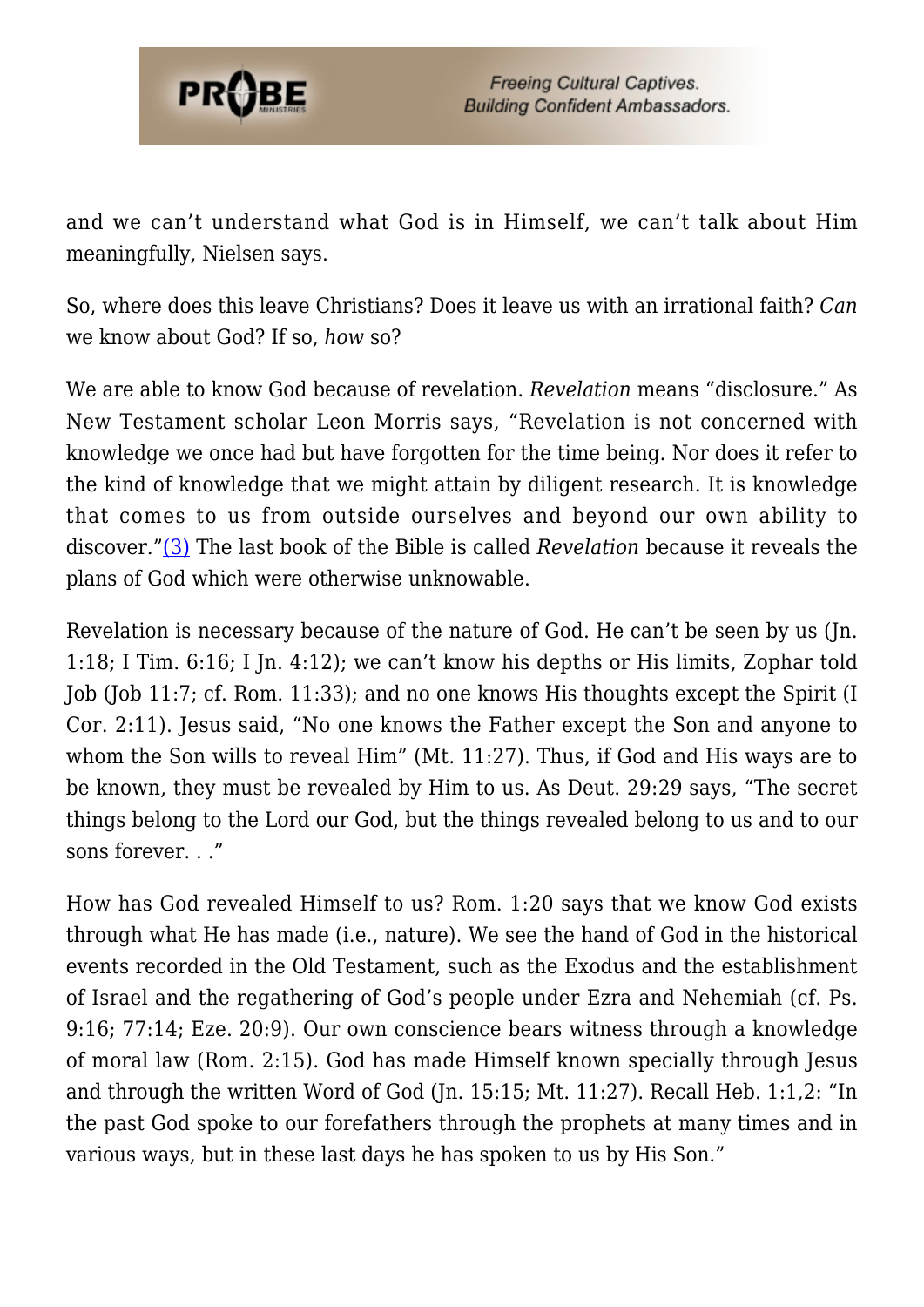

Through revelation we know of God's glory (Is. 40:5), His righteousness (Is. 56:1), and His righteous judgment (Rom. 2:5). We know his plans (cf. Dan. 2:28,29; Eph. 3:3-6) and what He desires of us (cf. Micah 6:8). Even the message of the Gospel is referred to as a mystery now made known (Mt. 13:35; Rom. 16:25; I Cor. 2:7; Eph. 3:3-6).

If atheists like Prof. Nielsen refuse to acknowledge the reality of God, that doesn't negate what *we* know to be true. *Our* belief in God doesn't depend upon the confirmation of others. Besides, God has made Himself known in a tangible way in Jesus as well as in nature, history, conscience and Scripture. At the day of judgment, those who rely upon the excuse "Not enough evidence!" will be in for an awful surprise. God has revealed Himself, and we can know Him.

# **The Trinity**

There's probably no more baffling doctrine taught in Scripture than that of the Trinity. Christians say that God is three in one. How can that be? How can there be one God, and yet we name three persons– Father, Son, and Spirit–as God?

Attempts have been made to find some comparison in our own experience that can make this truth understandable, but they all fail at some point. Some say the Trinity might be like steam, water and ice–three forms which H2O takes. But this analogy fails because the same quantity of H2O doesn't assume all three forms at one time. The analogy of an egg also fails because the three components–yolk, white and shell–are completely different. God isn't three separate parts in one unit. The Bible teaches that there is only one God, and that He is unified in His being. It also teaches that there is God the Father, God the Son, and God the Spirit, distinct from one another, all existing at the same time. One being, three persons. A mystery, for sure, but not a contradiction.

Theologian Alister McGrath offers a helpful illustration. If a scientist takes a sample of air for some kind of testing, he has real *air* in his sample but not *all* of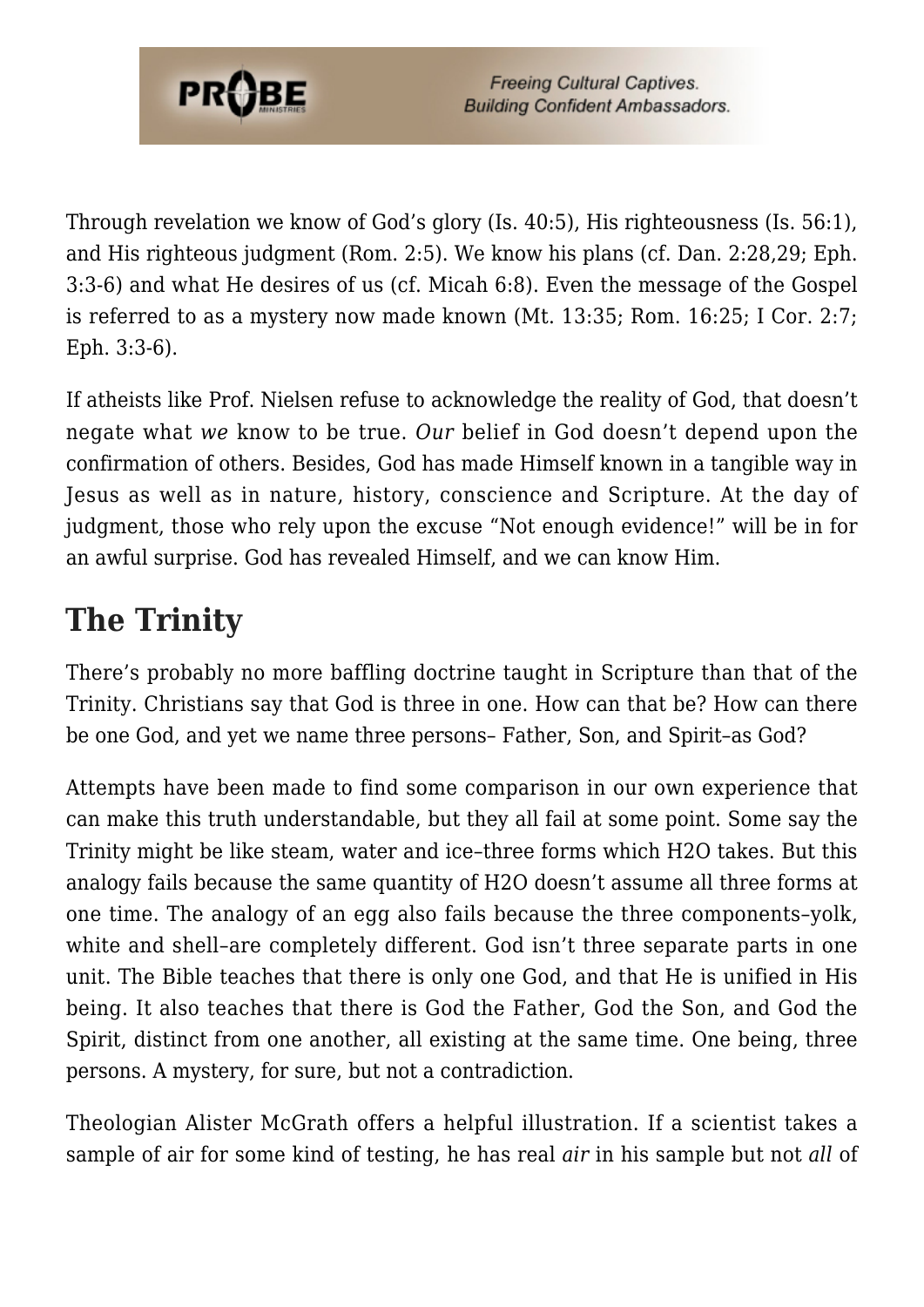

the air. He just has a sample, but he expects that what can be found in the rest of the air can be found in the sample; they are identical in nature. As McGrath says, "Jesus allows us to sample God." $(4)$  When people saw Jesus, they saw God. This is a better illustration, but it still isn't perfect.

Is this doctrine important? As McGrath notes, it is the foundational reality underlying our belief that "God was in Christ reconciling the world to Himself" (II Cor. 5:19). God could reach out to us effectively because He reached out Himself. It was God in Christ who acted on our behalf; it wasn't some mere human emissary who brought us a good word from God. And it is the Holy Spirit–God again–who continues to minister in us while we wait for the glory which is to come.

The doctrine of the Trinity isn't only a difficulty for Christians: it's also a favorite target of critics who seek to undermine our faith by finding flaws in it. Apart from the logical question of how one God can be three persons, critics also point to the fact that it was centuries after Christ that the doctrine was formulated. They say it was an invention of the church.

It shouldn't seem surprising that there was a delay in the development of the doctrine of the Trinity. As noted earlier, it's the theological explanation of the teaching that was present from the beginning, that "God was in Christ reconciling the world to Himself." As the church came under attack and as Christians thought through scriptural teaching, they gradually developed fuller and more sophisticated doctrines. They weren't making up new beliefs; they were more fully explaining what they already believed.

The doctrine of the Trinity is a necessary component of Christian belief. Any description of God which doesn't include all that this doctrine includes is inadequate. Far from being theologically burdensome, the doctrine of the Trinity is an essential part of Christianity.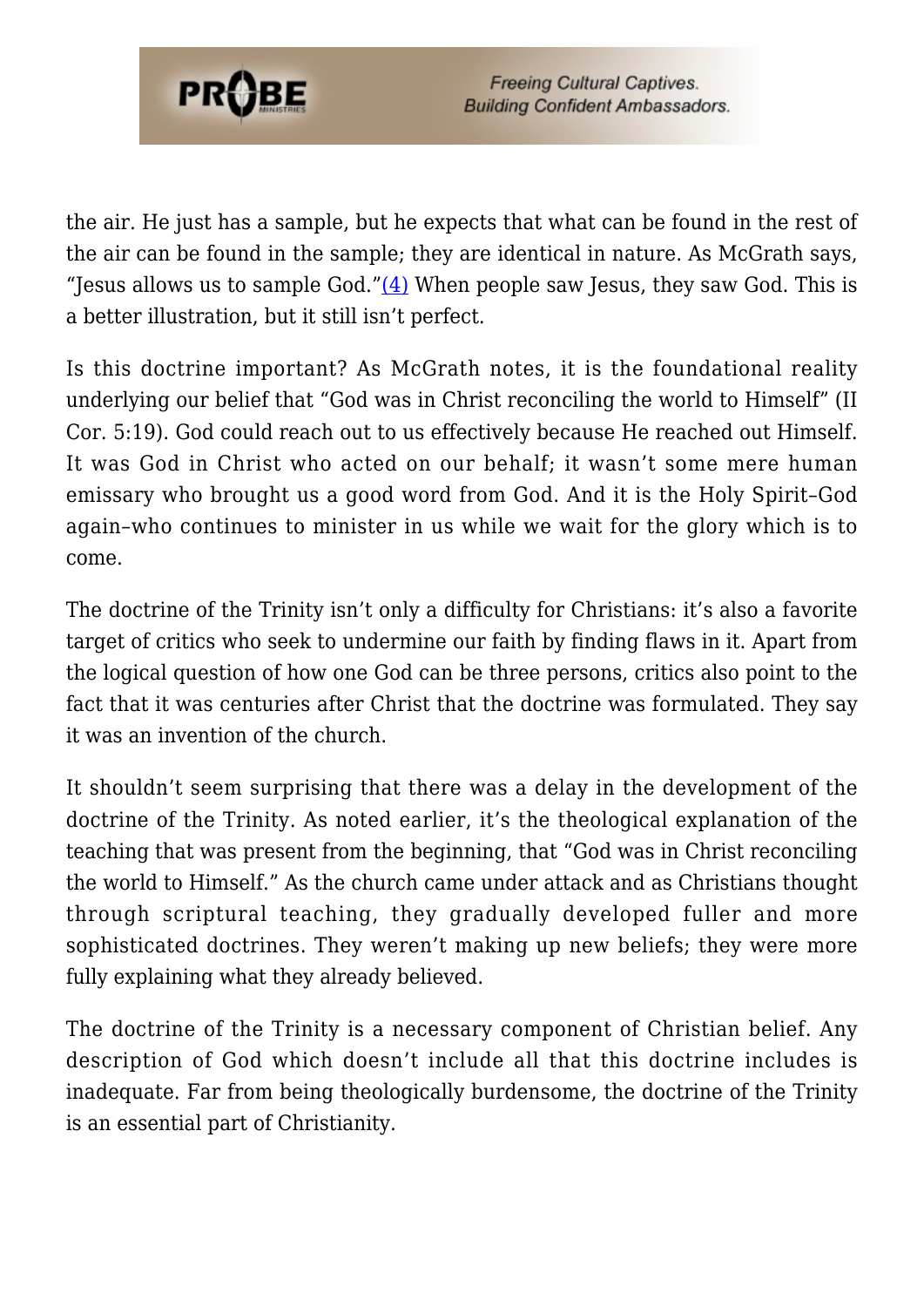

## **The Sovereignty of God**

Along with the doctrine of the Trinity, an issue that is equally baffling is that of God's sovereignty and man's free will. The Bible indicates that God is fully in control of this universe, yet it also makes clear that we have real freedom. Our decisions are significant. Our prayers, for example, do make a difference. How can we be free and our actions be meaningful while God determines the course of history?

In recent years a view of God called the "open view" has gained a hearing among evangelicals. According to this view, "God does not control everything that happens."[\(5\)](#page-8-4) God often changes His plans to meet the changing situation brought about by our decisions and actions. As one writer says, "God's will is not the ultimate explanation for everything that happens; . . . history is the combined result of what God and his creatures decide to do."[\(6\)](#page-8-5) Among other things, this means that God doesn't know everything that is going to happen in the future; He is learning as we are. $(7)$ 

What do we learn from Scripture about this subject? First, we learn that God is unchanging in His being and perfections or attributes. In Malachi 3:6 God says "For I, the Lord, do not change; therefore you, O sons of Jacob, are not consumed." James tells us that in God "there is no variation or shifting shadow." (Jam. 1:17)

Second, we learn that God is unchanging in His purposes. "The counsel of the Lord stands forever, the plans of His heart from generation to generation," says Ps. 33:11. In Is. 46:9-11 God says clearly that what He has planned from long ago He will bring about.

Third, we learn that God knows the future already. Is. 46:10 says He "[declares] the end from the beginning."

While acknowledging God's control of history leading to His own ends, we must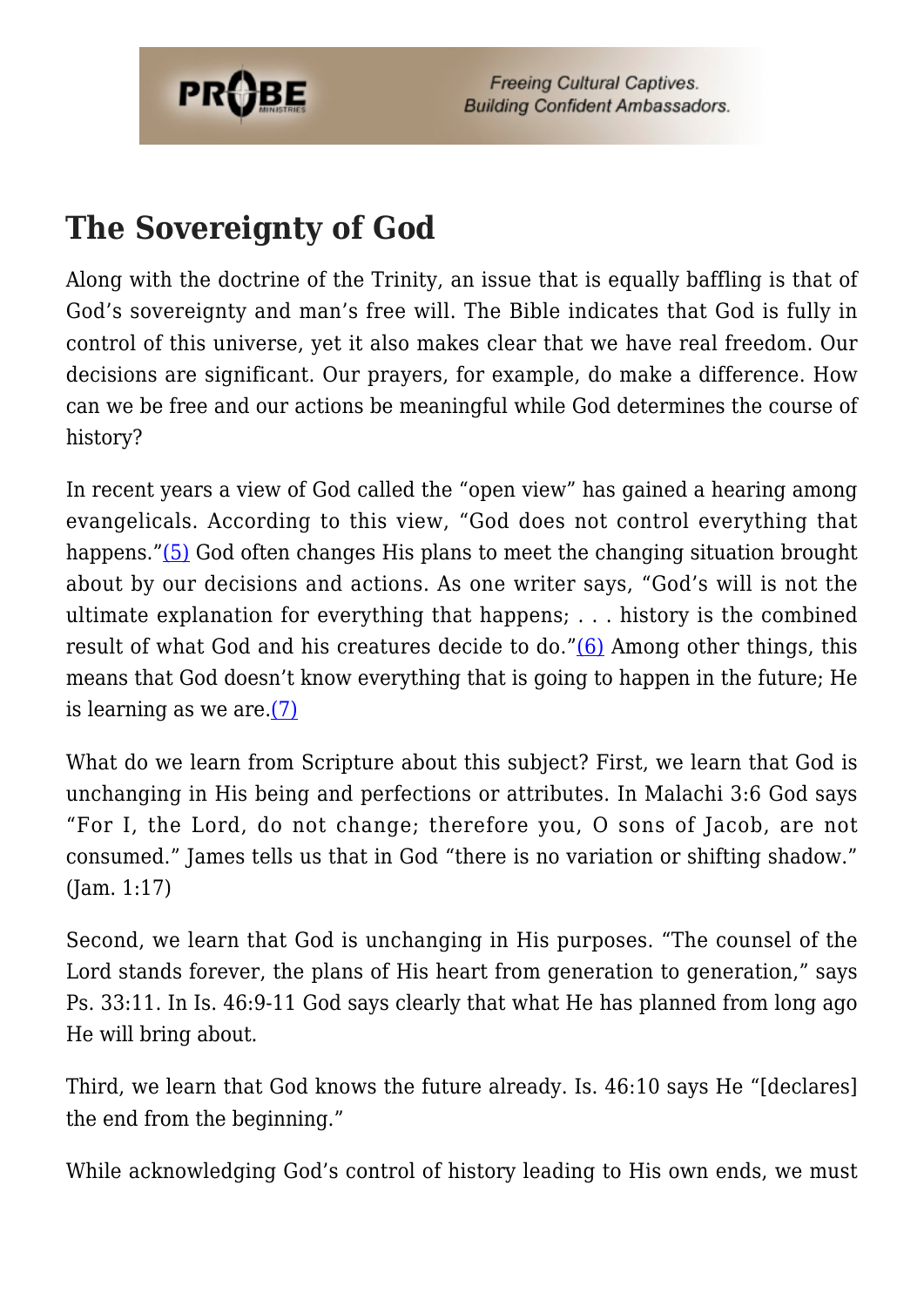

also acknowledge that He does respond to our actions and petitions. In Gen. 6 we read that God was "grieved in His heart" that He had made man, so He acted to wipe out everyone except Noah and his family. In Numbers 14 we read of a time when God said He would wipe out the Israelites, but He relented after Moses interceded for the people.

What are we to make of this? As writer Mark Hanna has noted, we tend to make adjustments in our theology to compensate for this tension between God's sovereignty and our free will. To do this, however, only creates problems elsewhere in our theology. What we must do is leave the tension where the Bible does.[\(8\)](#page-8-7)

Why is the reality of God's sovereign control important? It's because God is unchanging in His being that we can trust Him to be "the same yesterday, today, and forever" (Heb. 13:8). It's because God has knowledge of the future which is settled that predictive prophecy is possible. It's because God knows in advance what people will do that he isn't blind-sided by evil. Thus we can trust Him to know what is ahead of us; our future is ultimately in His hands, not the hands of people.

Although some people have theological problems with this, for others the problem might be personal. In other words, maybe we just don't like the idea that anyone else–even God–has ultimate control over us. For those who are truly and joyfully submitted to God, however, the doctrine of God's sovereignty and complete foreknowledge is a source of comfort, not of annoyance.

# **A Jealous God**

In Isaiah 44 we read about a man who makes an idol from a tree. Part of the tree he worships; he calls on it to deliver him. The other part he burns for cooking and for warming himself. Isaiah 44:19 shows the ridiculousness of what he is doing with these words: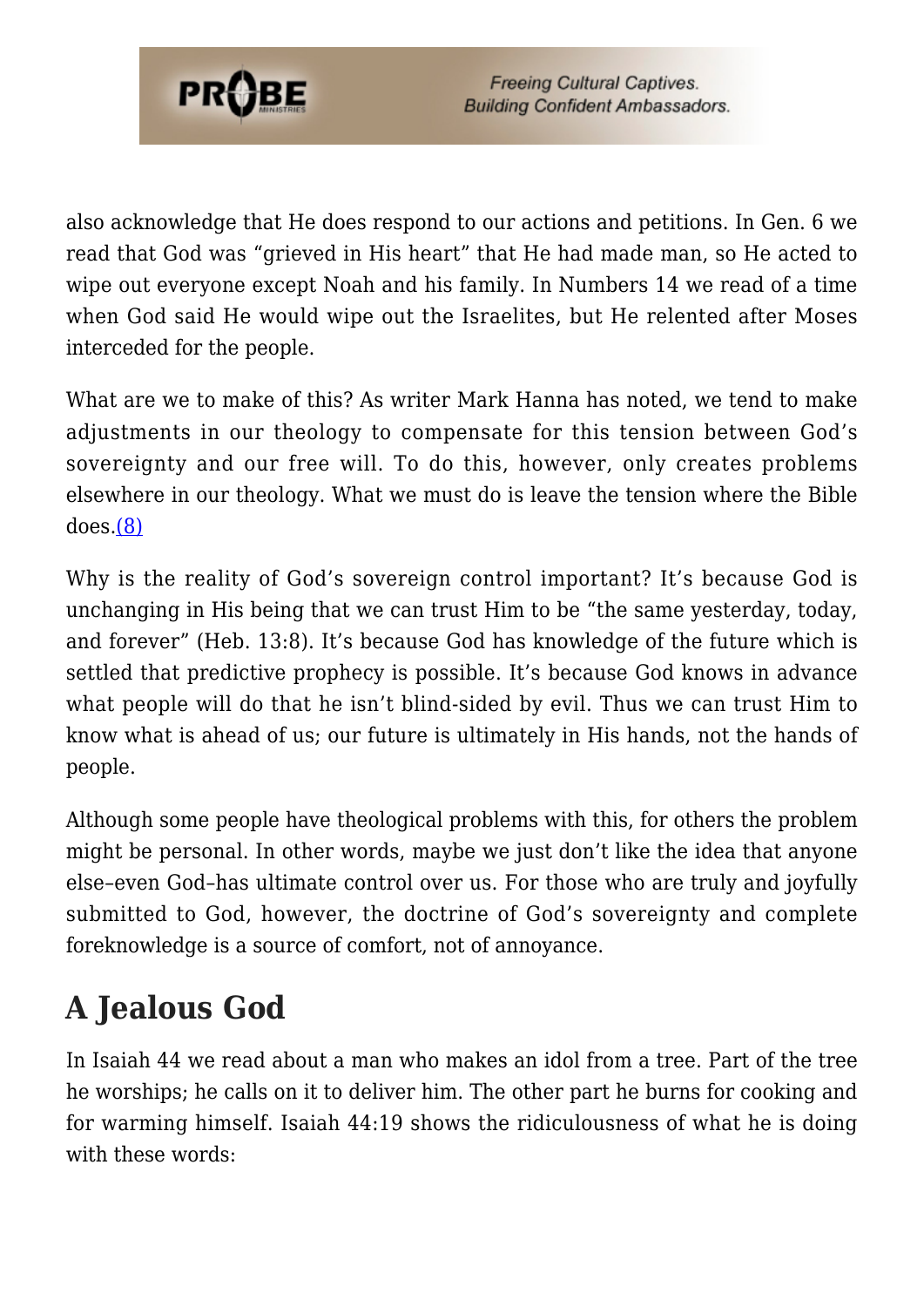

*No one recalls, nor is there knowledge or understanding to say, "I have burned half of it in the fire and also have baked bread over its coals. I roast meat and eat it. Then I make the rest of it into an abomination, I fall down before a block of wood!"*

Idolatry is setting something up in place of God. Paul sums it up in one simple phrase: "For they exchanged the truth of God for a lie, and worshiped and served the creature rather than the Creator, who is blessed forever" (Rom. 1:25). Those things to which we devote ourselves and which end up ruling our lives, thus taking precedence over God, become our idols.

Writer Richard Keyes speaks of nearby idols which give us a sense of control over our lives, things as ordinary as a clean house or even a stamp collection. Keyes also speaks about faraway idols, those things that give a sense of meaning to our lives such as financial security or progress in science. Nearby idols give us an immediate sense of security; they're substitutes for the immanent activity of God in our lives. Faraway idols give us a sense of purpose and meaning; in them we put our hope. They are substitutes for the transcendent rule of God over our world.[\(9\)](#page-8-8)

In response to the unfaithfulness of the Israelites, God often revealed Himself to be a jealous God. "They have made Me jealous with what is not God," He said. "They have provoked Me to anger with their idols" (Deut. 32:21). Why would God respond this way? Because first, God deserves all glory, for all good things come from Him (Jam. 1:17). And second, because created things can't do what God can and wants to do for us. In Is. 42 we read: "Thus says God the Lord, Who created the heavens and stretched them out, Who spread out the earth and its offspring, Who gives breath to the people on it and spirit to those who walk in it.... T am the Lord, that is My name; I will not give My glory to another, nor My praise to graven images.'" (42:5-8). He is the creator and life- giver. There is no one and nothing like Him.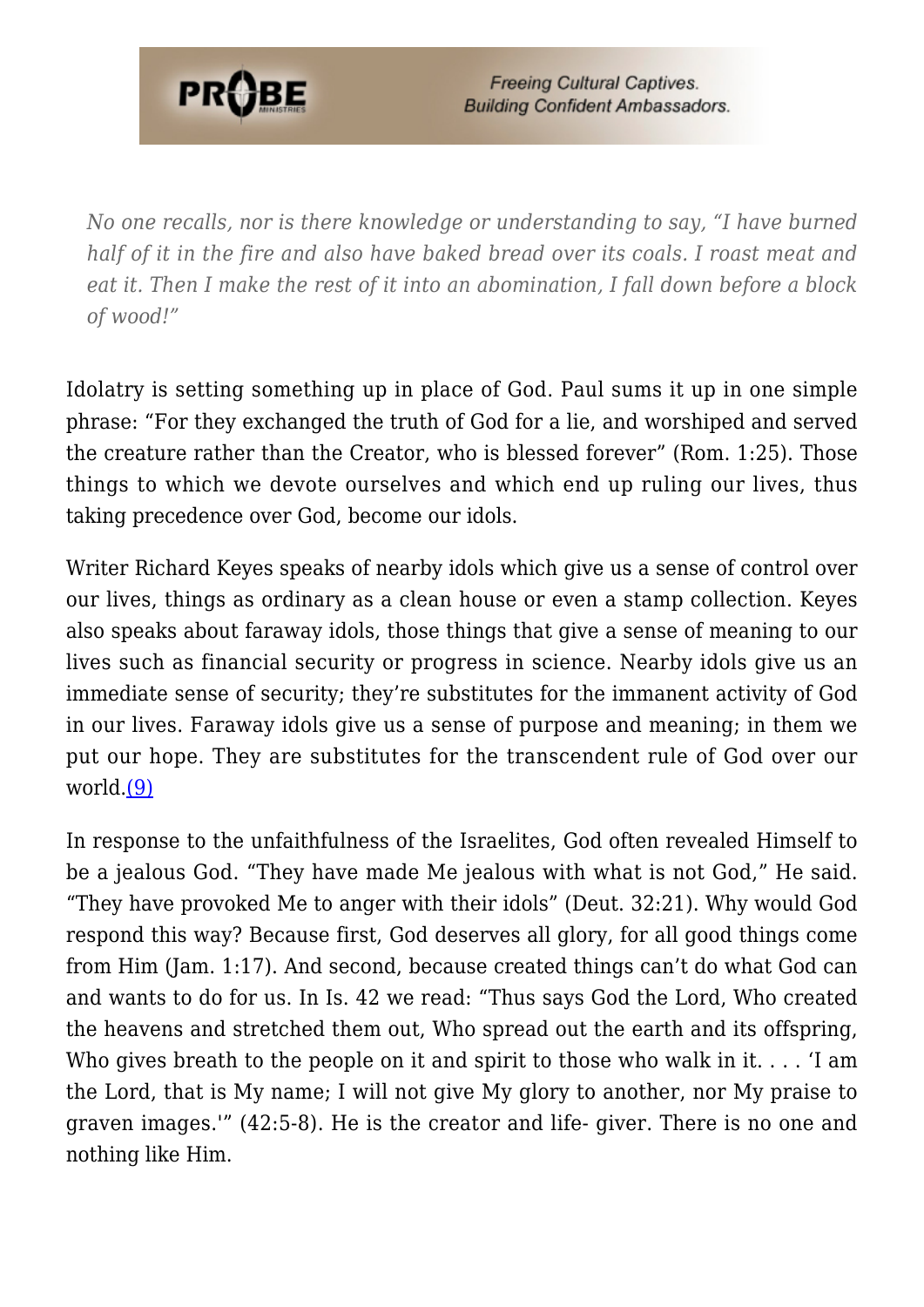

In contrast to this, idols are created, they aren't eternal, and they are incapable of providing what we really need. Theologian Carl Henry brings to mind Elijah and the prophets of Ba'al when he refers to idols as "the false gods who never show."[\(10\)](#page-9-0) Ba'al couldn't respond to his prophets no matter how much they shouted and danced and prayed (I Ki. 18:17-40). As the psalm writer said, "They have mouths, but they cannot speak; They have eyes, but they cannot see" (115:5). The problem is that idols by nature are not gods at all (Jer. 2:11; 5:7; Acts 19:26; Gal. 4:8). Thus it is that when such things as money or power or athletic prowess become our idols, we find that they cannot deliver us from everything that would destroy us.

We began this essay talking about the God Who would be known. To set up an idol in His place is to reject what He has told us about Himself and His desires. Today there are many other gods which call for our allegiance. We must continually recommit ourselves to the One Who won't share His glory with others.

#### **Notes**

<span id="page-8-0"></span>1. James I. Packer, *Knowing God* (Downers Grove, Ill.: InterVarsity Press, 1973), 18.

<span id="page-8-1"></span>2. J.P. Moreland and Kai Nielsen, *Does God Exist? The Great Debate* (Nashville: Thomas Nelson, 1990), 48.

<span id="page-8-2"></span>3. Leon Morris, *I Believe in Revelation* (Grand Rapids, Mich.: Eerdmans, 1976), 10.

<span id="page-8-3"></span>4. Alister McGrath, *Studies in Doctrine*,(Grand Rapids, Mich.: Zondervan, 1997), 205.

<span id="page-8-4"></span>5. Pinnock, Clark, Richard Rice, John Sanders, William Hasker, and David Basinger, *The Openness of God* (Downers Grove, Ill.; InterVarsity Press, 1994), 7. 6. Ibid., 15.

<span id="page-8-6"></span><span id="page-8-5"></span>7. Ibid., 16.

<span id="page-8-8"></span><span id="page-8-7"></span>8. Mark Hanna, *Crucial Questions in Apologetics* (Grand Rapids, Mich.: Baker, 1981), 59-60.